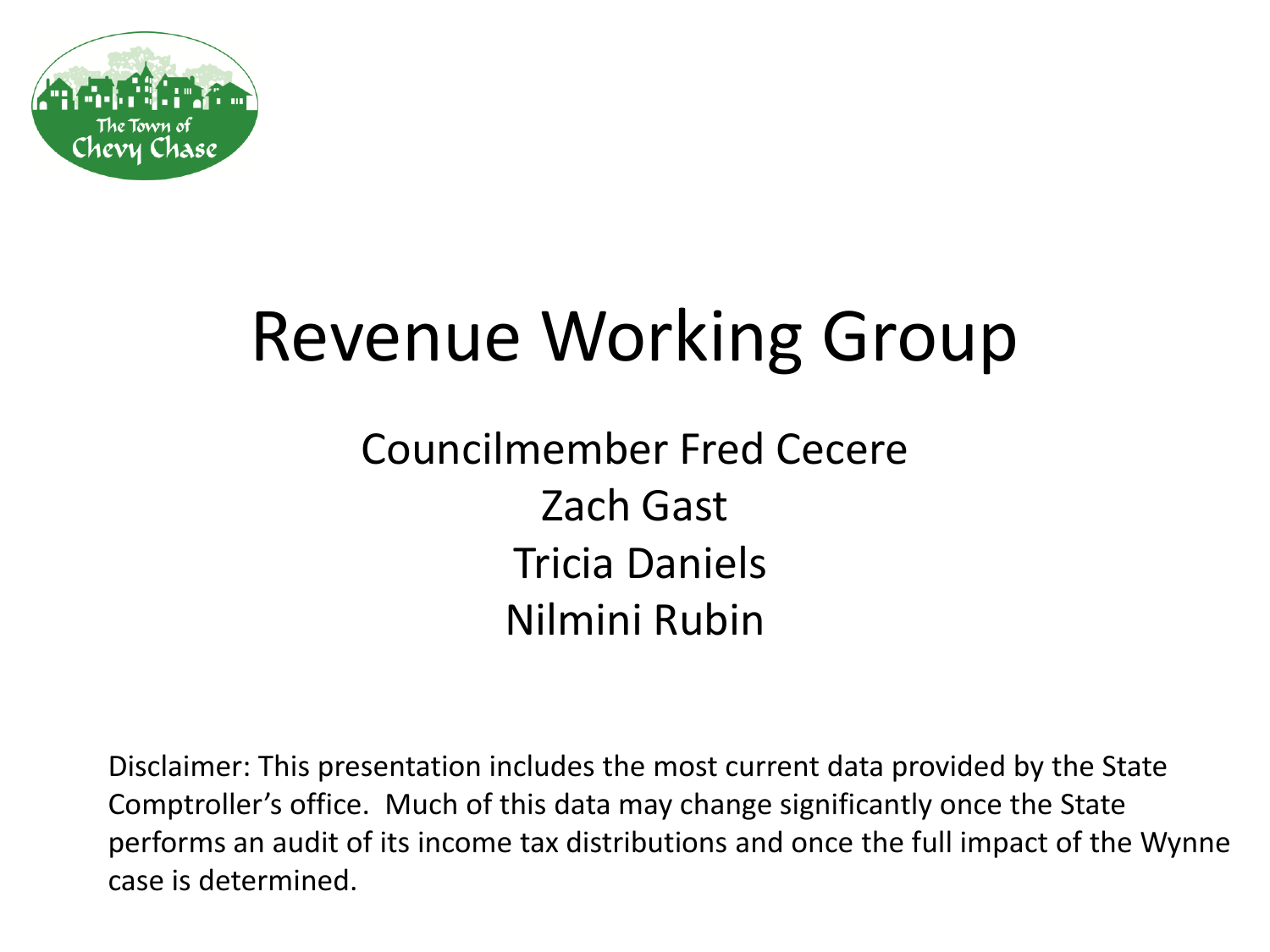

## **Meetings**

**July 9, 2015 August 18, 2015 September 15, 2015 November 18, 2015**

The group was tasked by the Town Council to research methodologies to better predict income tax revenue, as well as the property tax .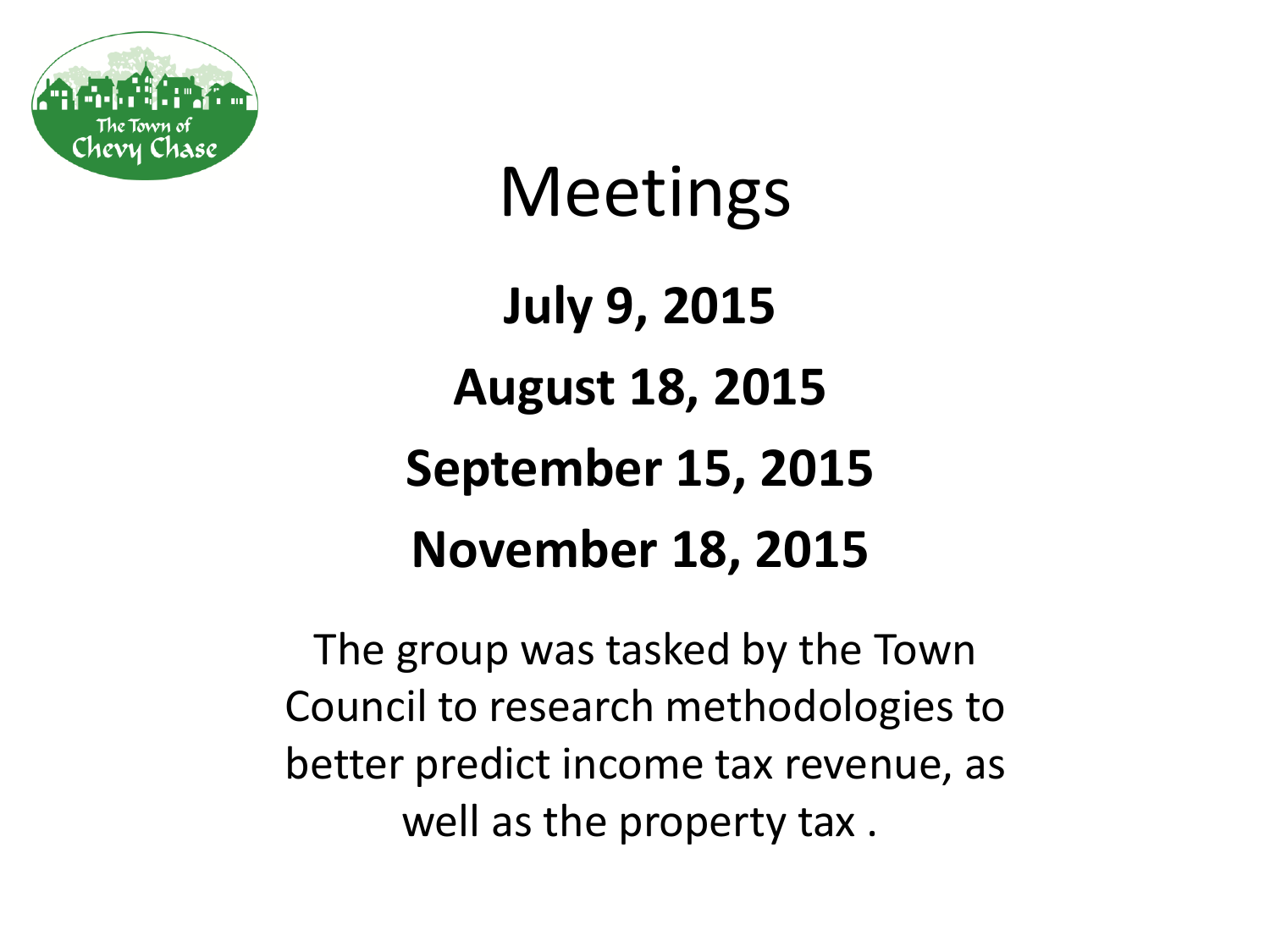

## **Two Separate Issues**

- Fiscal Year Revenues Fell from \$4.0m in FY14 to \$3.0m FY15: The 'why'
	- The State's reimbursement process produced half of this decline
	- The other half was a decline in taxes paid by residents
- Issue Two: Ongoing Revenue
	- A State mistake over last five years
	- Trying to estimate this to the best of our ability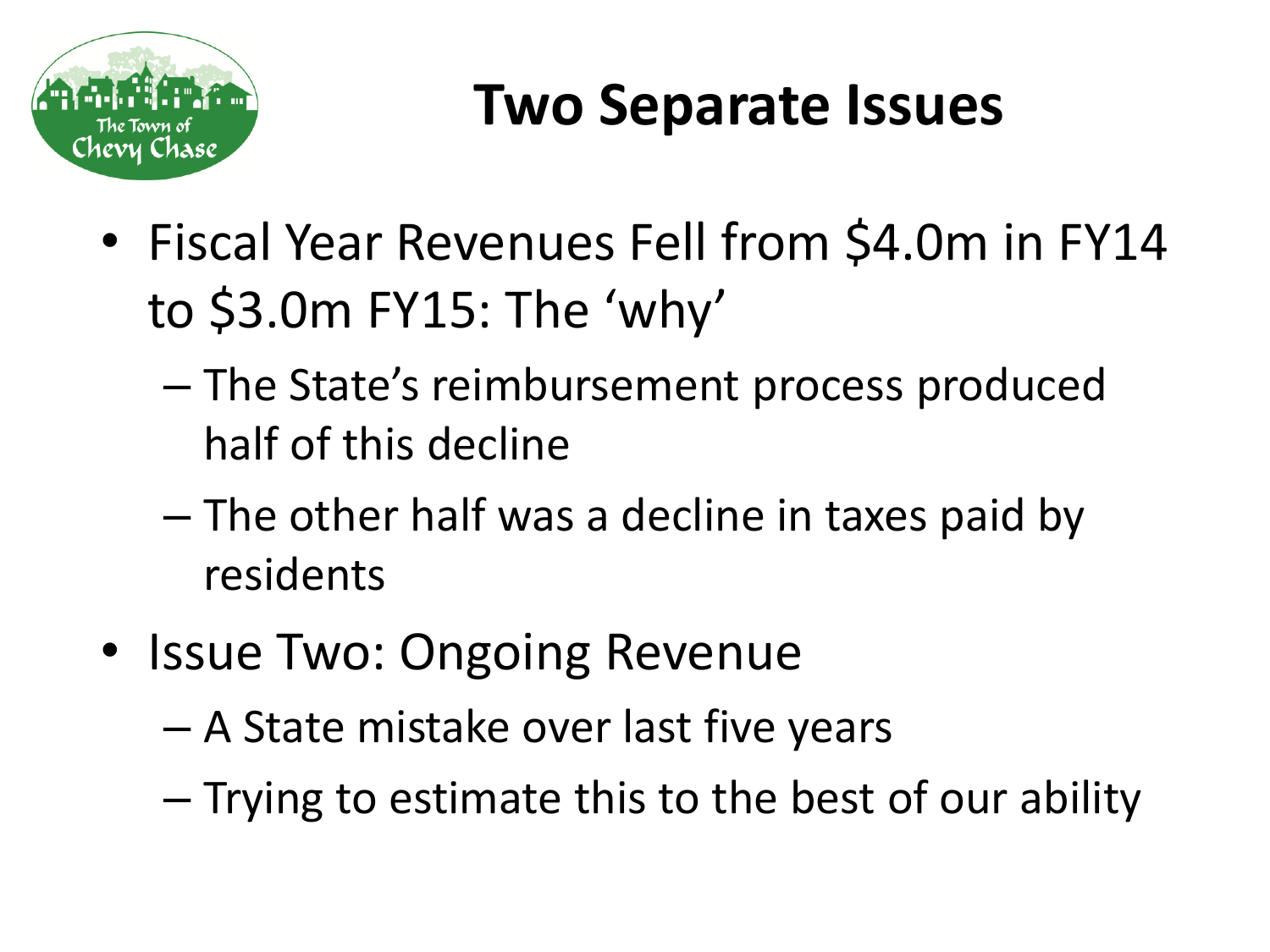

#### **Annual Income Tax Revenue May Fall From \$4m to Less Than \$2m**

- Fiscal Year 14 Revenue of \$4.0m included catch-up payments that didn't recur
	- \$3.5m was a more sustainable level
	- Fiscal Year vs. Tax Year
- Tax Year Revenue also fell to \$3.0m
- Tax Years 2010-2013 included a mistake at the State Level
	- Non-resident tax returns were included in the Town tax revenue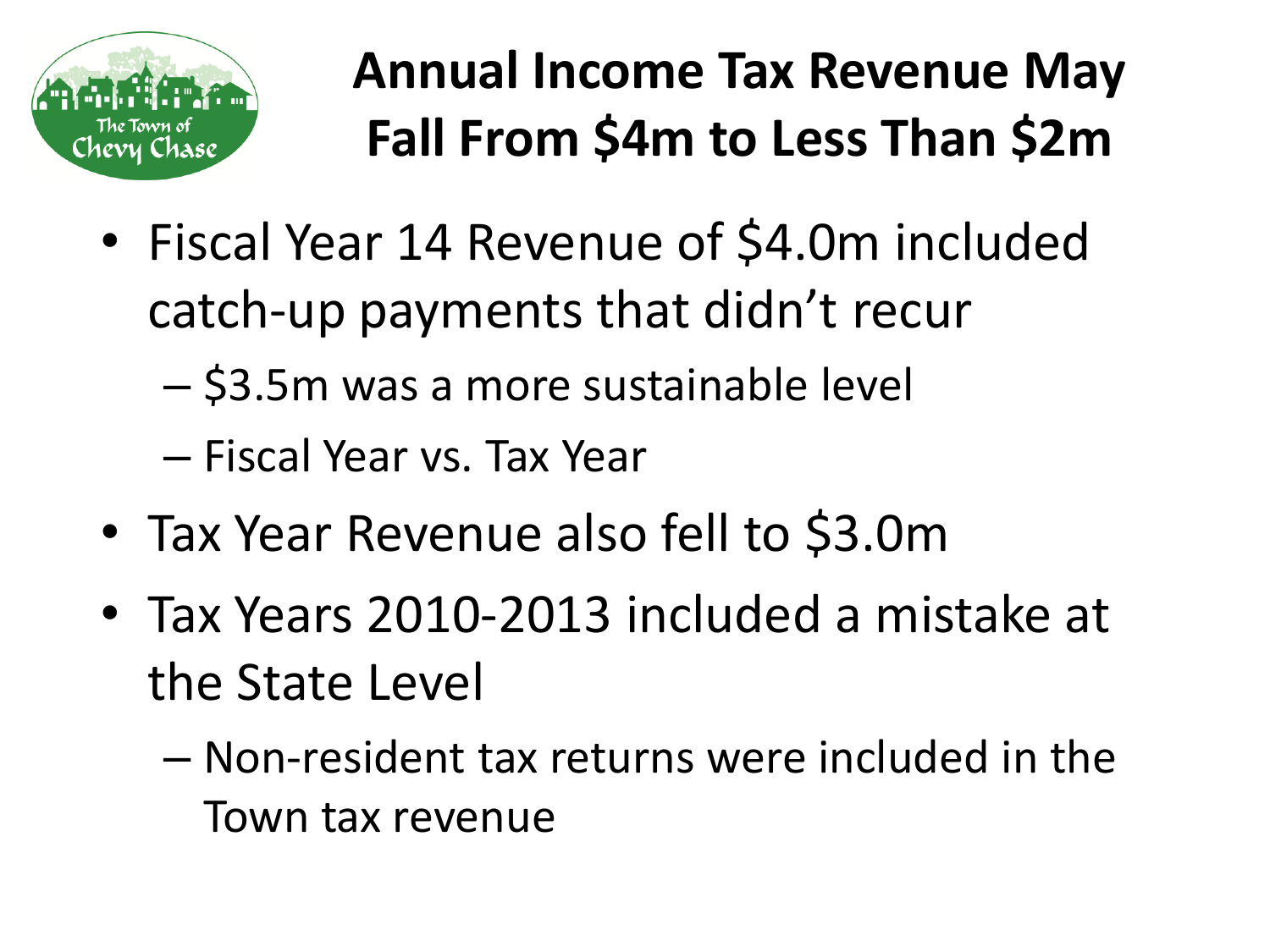

### **Fiscal Year vs. Tax Year**

- The Town uses a Fiscal Year starting in July
- Taxes are paid on a calendar year basis
	- But…..taxpayers have until October of the following year
- Maryland begins paying the Town in May 2013 for Tax Year 2013, but doesn't know final taxes owed until November 2014
- The State estimates those payments using the last *actual* tax year
	- Two estimates using Tax Year 2011 Income
	- Two estimates using Tax Year 2012 Income
	- One final payment using Tax Year 2013 Actual Income
- That last payment is the key it determines our Fiscal Year revenue – and we'll call it the 'Catch-up' payment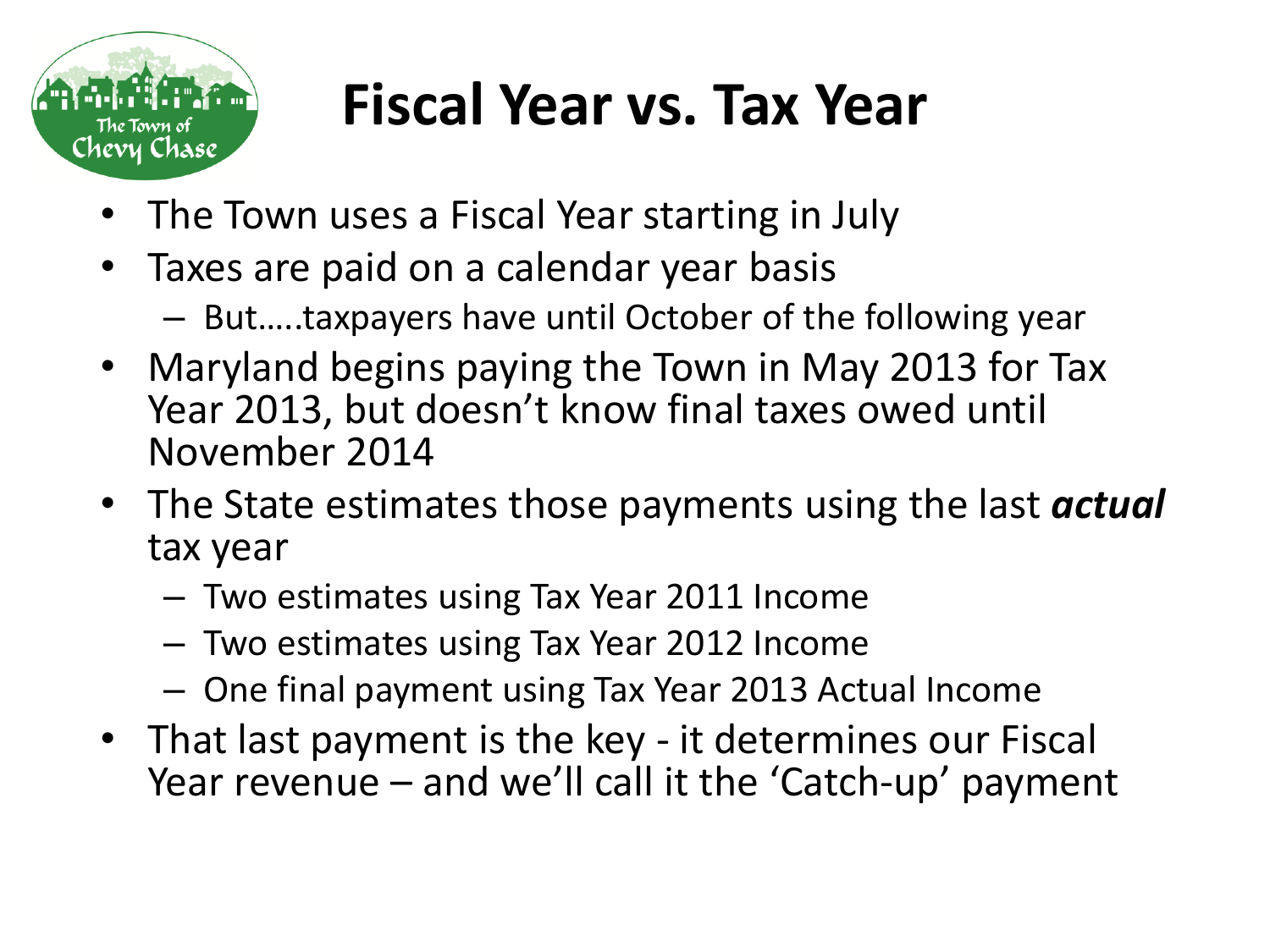

## **Tax Year 2013**

|                            | <b>May 13</b> | <b>Jun 13</b>             | <b>Nov 13</b> | <b>Feb 14</b> | <b>Nov 14</b> | <b>Total</b> |
|----------------------------|---------------|---------------------------|---------------|---------------|---------------|--------------|
| $$$ Paid                   | \$763,975     | \$458,385                 | \$791,808     | \$791,808     | \$211,046     | \$3,017,023  |
| <b>Town Fiscal</b><br>Year | <b>FY13</b>   | <b>FY13</b>               | <b>FY14</b>   | <b>FY14</b>   | <b>FY15</b>   |              |
| Estimated<br>Income        |               | $$3,395,445$ $$3,395,445$ | \$3,519,149   | \$3,519,149   | \$3,017,023   | \$3,017,023  |
| <b>Estimate Basis</b>      | <b>TY11</b>   | <b>TY11</b>               | <b>TY12</b>   | <b>TY12</b>   | Actual        | Actual       |

- The State estimates our entire Fiscal Year of payments using the Tax Year information we/they determine in November
- But, the Catch Up payment is volatile
	- If revenue has increased since the prior tax year, it can grow quite quickly
	- If revenue has decreased, it can be very little as seen above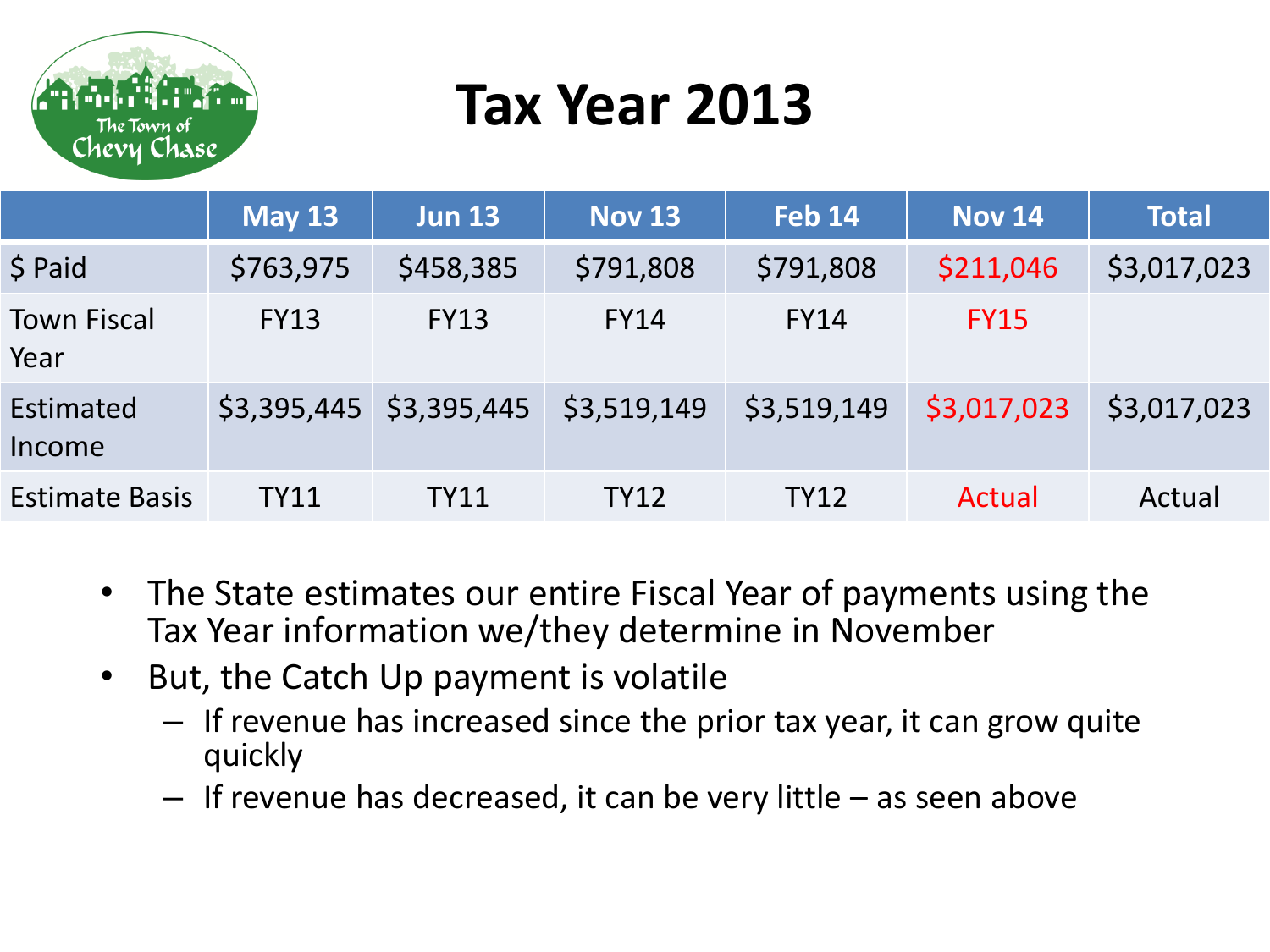

#### **Tax Year 2013 Income Determines Fiscal Year 2015 Income**

|                                                             | <b>Fiscal Year 2015 Income By Source</b>                                                        |                 |         |                 |    |                 |         |                    |                 |
|-------------------------------------------------------------|-------------------------------------------------------------------------------------------------|-----------------|---------|-----------------|----|-----------------|---------|--------------------|-----------------|
|                                                             |                                                                                                 | <b>Tax Year</b> |         | <b>Tax Year</b> |    | <b>Tax Year</b> |         | Other              |                 |
|                                                             |                                                                                                 | 2013            |         | 2014            |    | 2015            |         | <b>Adjustments</b> | <b>Total</b>    |
| July                                                        |                                                                                                 |                 |         |                 |    |                 | \$      | 8,380              | \$<br>8,380     |
| August                                                      |                                                                                                 |                 |         |                 |    |                 |         |                    | \$              |
| September                                                   |                                                                                                 |                 |         |                 |    |                 |         |                    | \$              |
| October                                                     |                                                                                                 |                 |         |                 |    |                 | \$      | 62,043             | \$<br>62,043    |
| November                                                    | $\zeta$                                                                                         | 211,046         | \$      | 678,830         |    |                 |         |                    | \$<br>889,877   |
| December                                                    |                                                                                                 |                 |         |                 |    |                 |         |                    | \$              |
| January                                                     | \$                                                                                              | 20,515          |         |                 |    |                 | `\$     | 7,657              | \$<br>28,171    |
| February                                                    |                                                                                                 |                 | \$      | 678,830         |    |                 |         |                    | \$<br>678,830   |
| March                                                       |                                                                                                 |                 |         |                 |    |                 | \$      | 5,195              | \$<br>5,195     |
| April                                                       |                                                                                                 |                 |         |                 |    |                 |         |                    | \$              |
| May                                                         |                                                                                                 |                 |         |                 | \$ | 678,830         |         |                    | \$<br>678,830   |
| June                                                        |                                                                                                 |                 |         |                 | \$ | 407,298         |         |                    | \$<br>407,298   |
| Total                                                       | $\zeta$                                                                                         | 231,561         | $\zeta$ | 1,357,661       | \$ | 1,086,128       | $\zeta$ | 83,275             | \$<br>2,758,625 |
|                                                             | Other than adjustments, every Fiscal Year 2015 payment is based off the<br>Tax Year 2013 income |                 |         |                 |    |                 |         |                    |                 |
|                                                             |                                                                                                 |                 |         |                 |    |                 |         |                    |                 |
| TY 2013 Income: \$3,017,023                                 |                                                                                                 |                 |         |                 |    |                 |         |                    |                 |
| $$211,046$ = Remaining payments on $$3,017,023$ in income   |                                                                                                 |                 |         |                 |    |                 |         |                    |                 |
| Full estimated Payment: \$678,830 = \$3,017,023 * 90% * 25% |                                                                                                 |                 |         |                 |    |                 |         |                    |                 |
| Partial Estimated Payment: \$407,298 = \$678,830 * 60%      |                                                                                                 |                 |         |                 |    |                 |         |                    |                 |

Other than adjustments, every Fiscal Year 2015 payment is based off the actual Tax Year 2013 income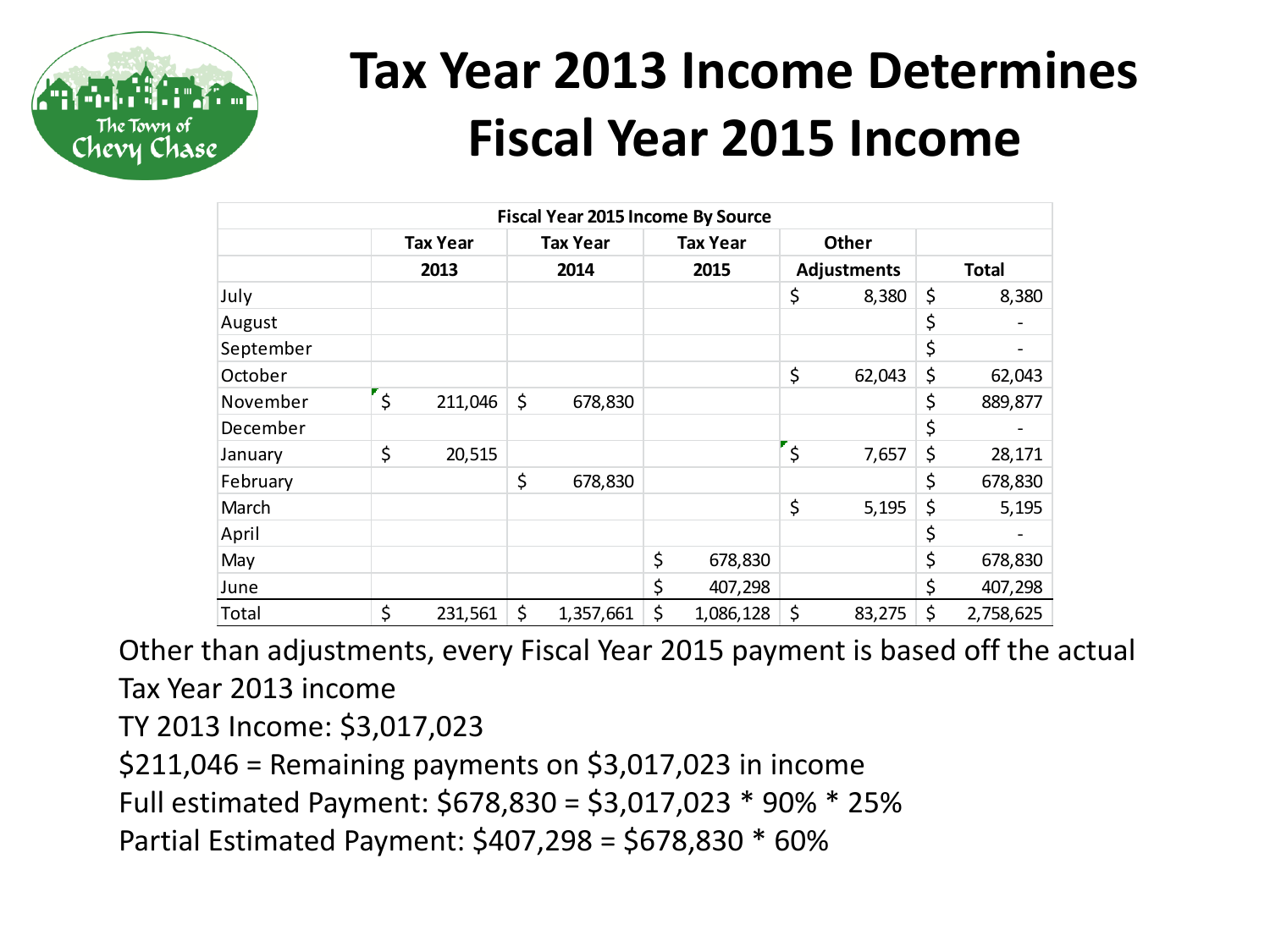

#### **Focus on Tax Year Revenue, Not Fiscal Year**



- Tax Year revenue fell \$500k between TY12 and TY13
- The other \$500k decline in Fiscal Year revenue came from a smaller Catch Up payment – we can anticipate this in the future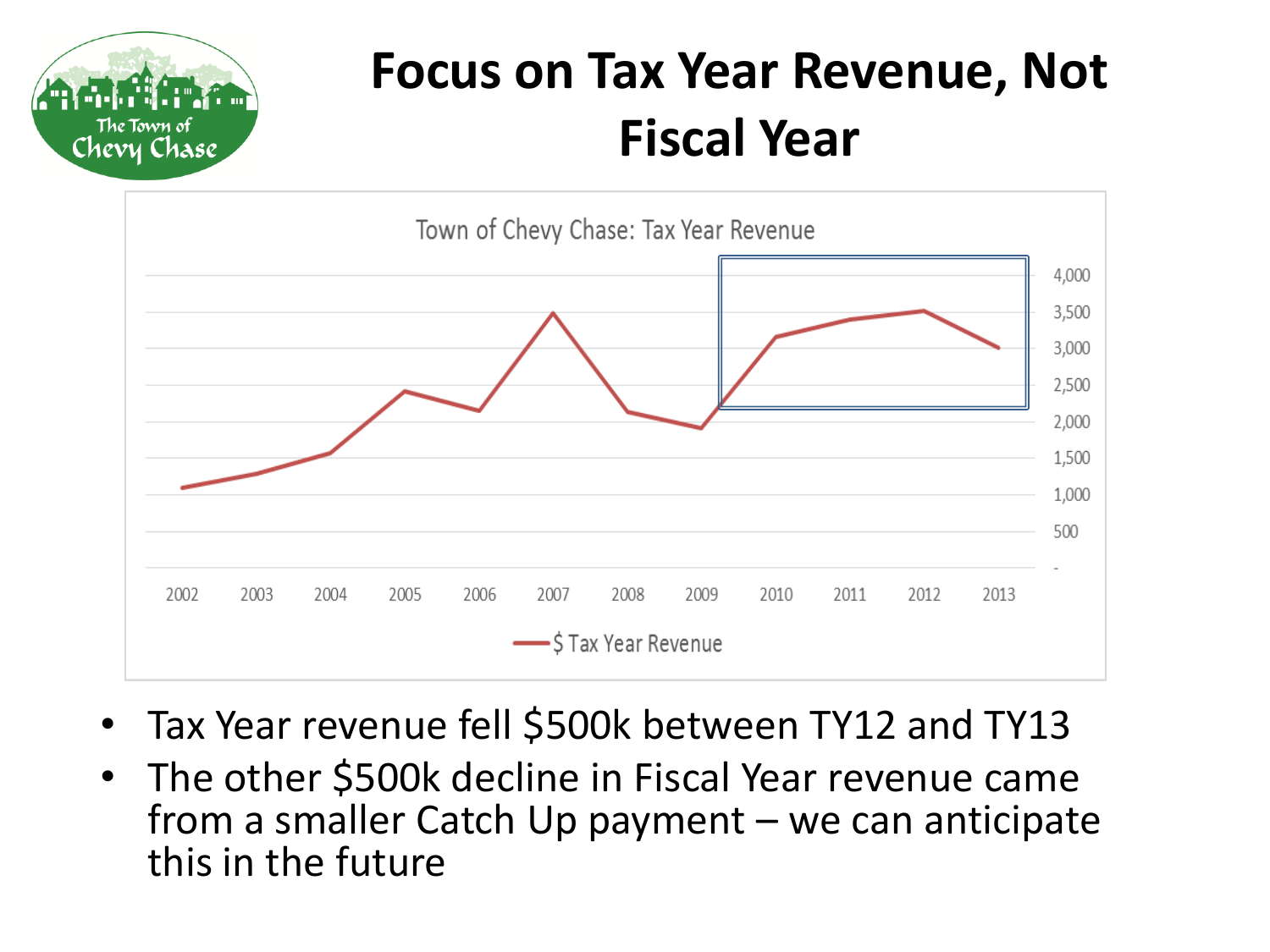

## **The Next Problem**

Adding one other data point to our chart revealed another issue



• When revenue increased in 2010, so did the number of tax returns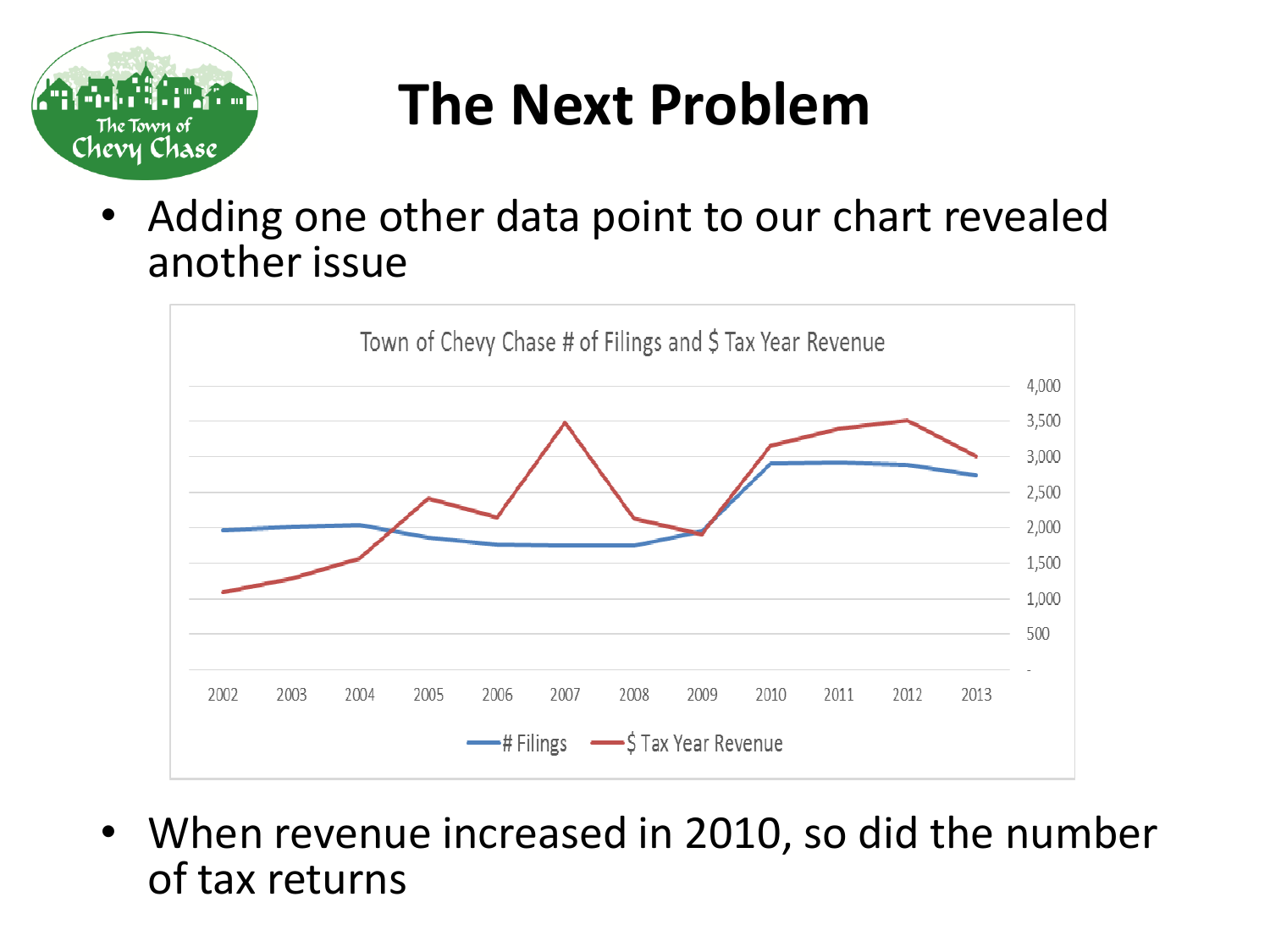

### **Background on Increase in Tax Returns Allocated to the Town in Tax Year 2010**

- 2010 State introduced new Geolocation system for allocation of tax revenue
- Town staff asked the State to confirm all the addresses assigned to the Town were correct
- State has confirmed that the increase in tax returns was an error on their part
	- The error is corrected in our Tax Year 14 revenue (but they may give us the excess amounts temporarily)
	- For 2010-2013, the State has not confirmed the exact amount of the error
- Rather than waiting approximately six months, we are proceeding with estimates for FY16 revenue (determined by TY14 data) and cumulative excess payments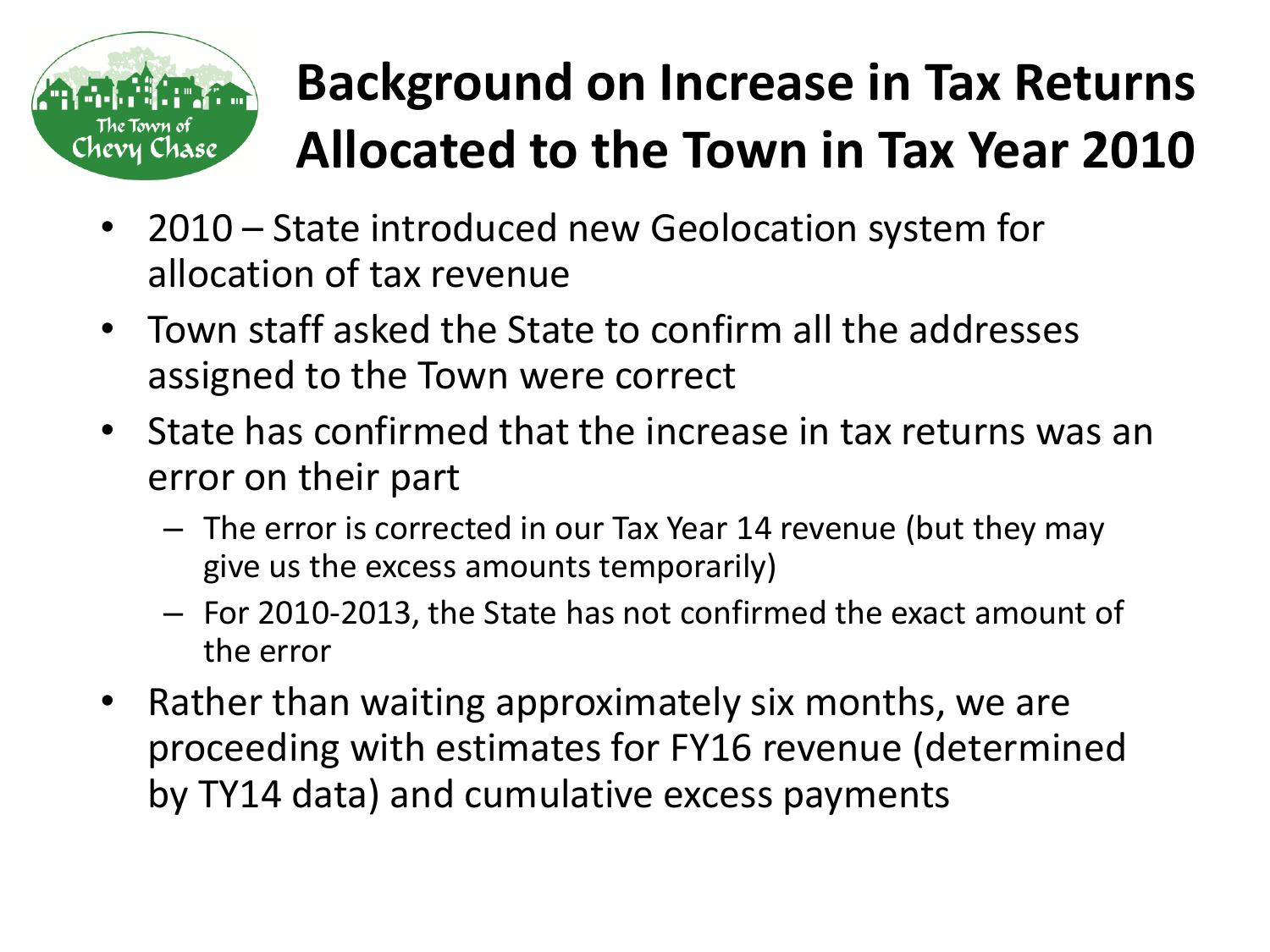

## **Tax Year 2014**

- The Town's November distribution was \$444,414 for Tax Year 15
- The funding formula says the State will distribute 25% of 90% of the last known Tax Year to the Town (plus the Catch Up payment, which was \$0)
- Using algebra, Tax Year 14 revenue is \$1.975m
- We can use that figure to estimate **Fiscal Year Income Tax Revenue of +/- \$1.8m for FY2016**
- **Our current budget (FY2016) Income Tax Revenue is \$2.95m**
- The State, in the interim, is giving us the amounts they previously said were 'excess'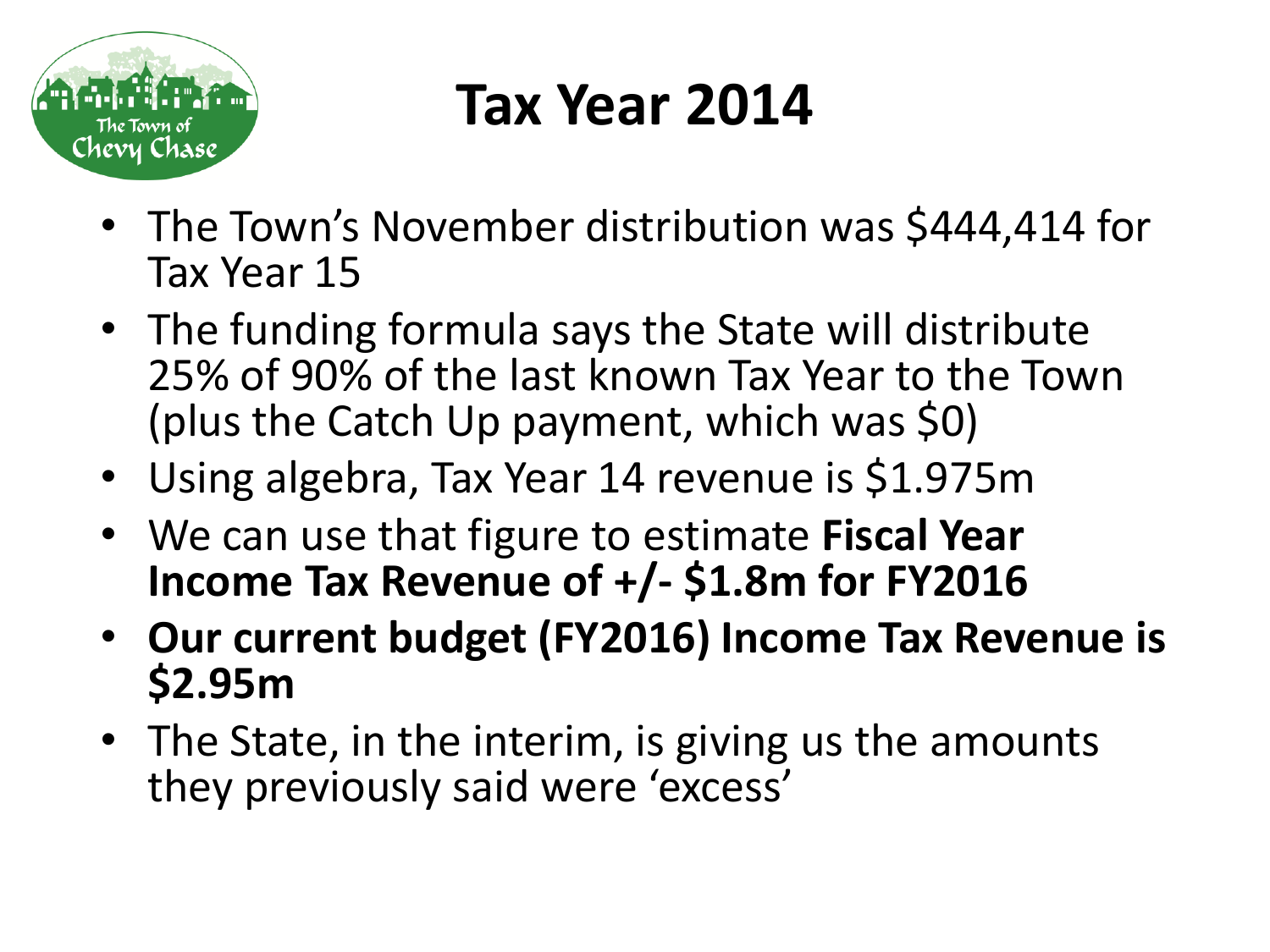

## **Estimating Excess Amounts Received**

- Two basic methods for a rough estimate
	- Use % increase in filings as a proxy:
		- 45% increase suggests \$936k per year or \$3.7m from 2010-2013
	- Use % increase in revenue as a proxy:
		- 65% increase suggests \$1.25m per year or \$5.0m from 2010-2013
- Tax Year 2014 was overpaid as well though
	- \$2.6m received to date
	- \$1.975m is adjusted TY14 level
	- Therefore, overpayment to date is 625,000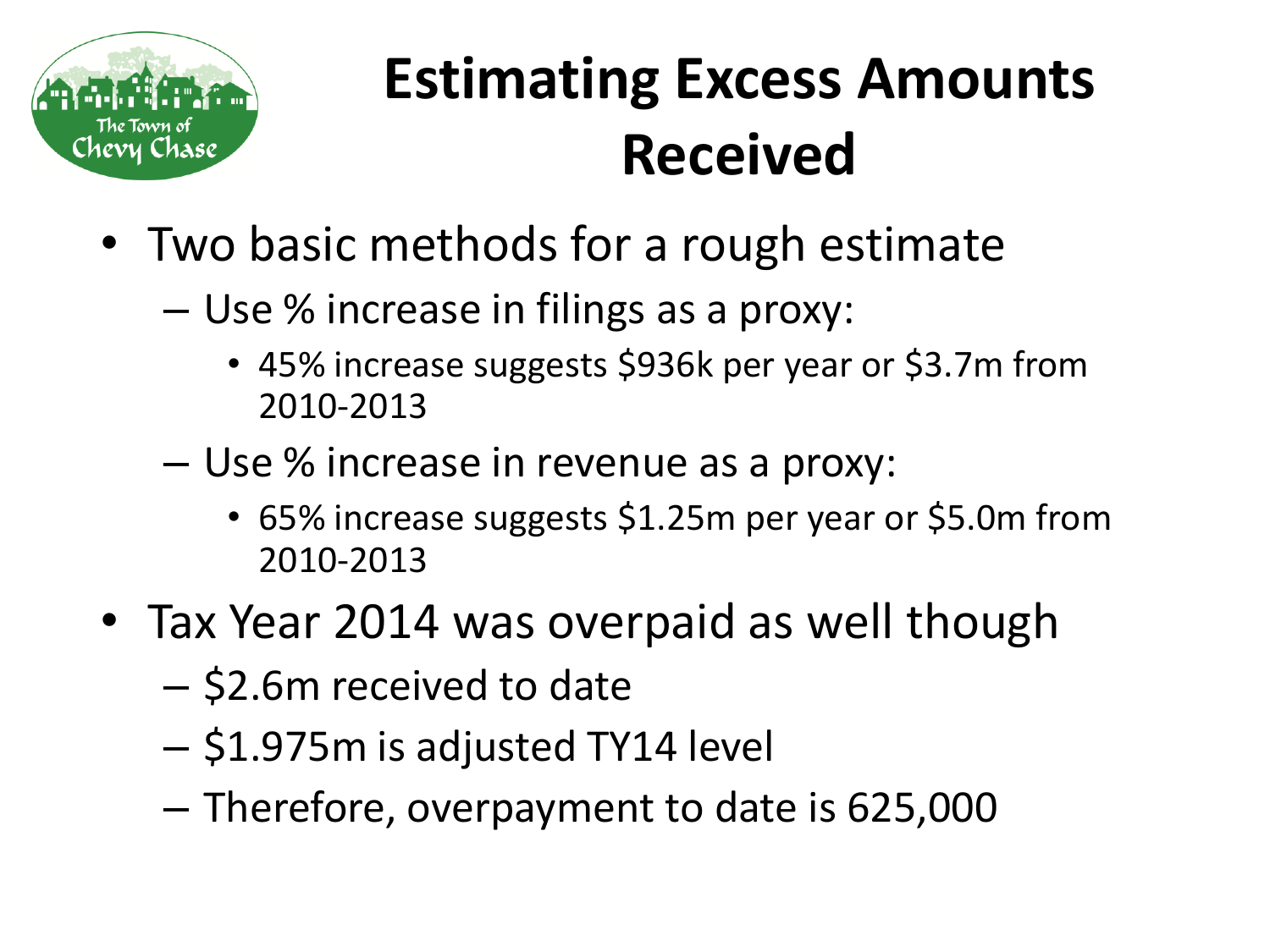

## **Summary – Income Taxes**

• Current fiscal year revenue may fall far short of budget by \$1.15m

|             | <b>Budget</b> | <b>Estimated</b> |
|-------------|---------------|------------------|
| <b>FY16</b> | 2,950,000     | 1,800,000        |

• Cumulative excess payments received will be significant

|                        | Low End   | <b>High End</b> |  |  |
|------------------------|-----------|-----------------|--|--|
| <b>Excess payments</b> | 4,300,000 | 5,600,000       |  |  |

• Town reserves were \$7.5m at the end of FY15